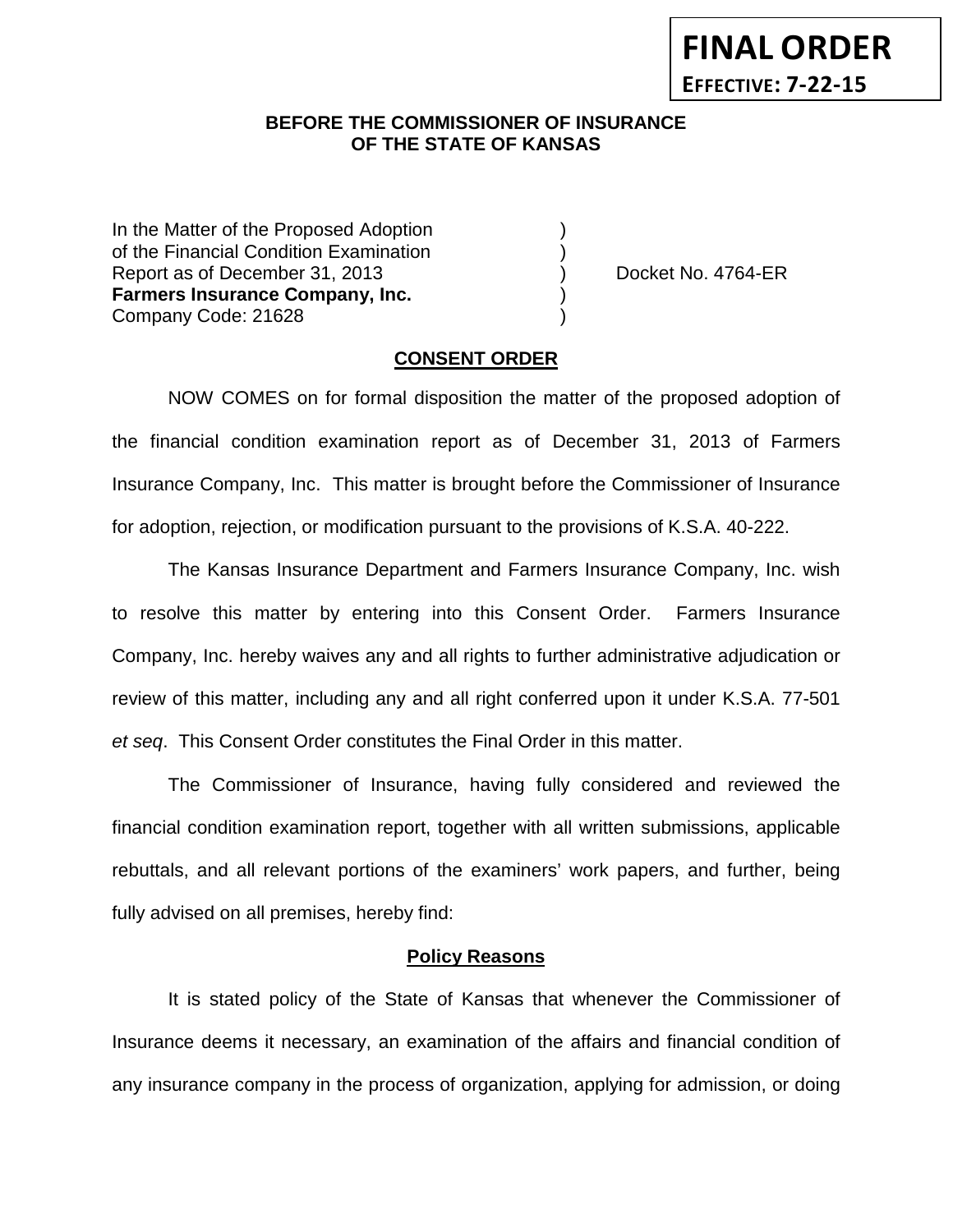business in this State can be undertaken. In all cases, such an examination must occur once every five (5) years. Through the examination process, the insurance consuming public will be well served and protected.

#### **Findings of Fact**

1. The Commissioner of Insurance has jurisdiction over this matter pursuant to K.S.A. 40-222.

2. An examination of Farmers Insurance Company, Inc. was undertaken by the Kansas Insurance Department and was completed on May 22, 2015.

3. The examiner-in-charge tendered and filed with the Kansas Insurance Department a verified written report of the examination within thirty (30) days following completion of the examination, to wit; May 25, 2015.

4. Following receipt of the verified report, the Kansas Insurance Department transmitted the report to Farmers Insurance Company, Inc. on June 1, 2015, with a duly executed notice advising the company of its opportunity to prepare and submit to the Kansas Insurance Department a written submission or rebuttal with respect to any and all matters contained in the report. Farmers Insurance Company, Inc. was further advised that any written submission or rebuttal needed to be filed with the Kansas Insurance Department no later than thirty (30) days after receipt of the verified report.

5. Farmers Insurance Company, Inc. filed a written acceptance of the verified report on June 17, 2015.

6. Based upon the written submission tendered by Farmers Insurance Company, Inc., the company took no exceptions to matters contained in the verified report.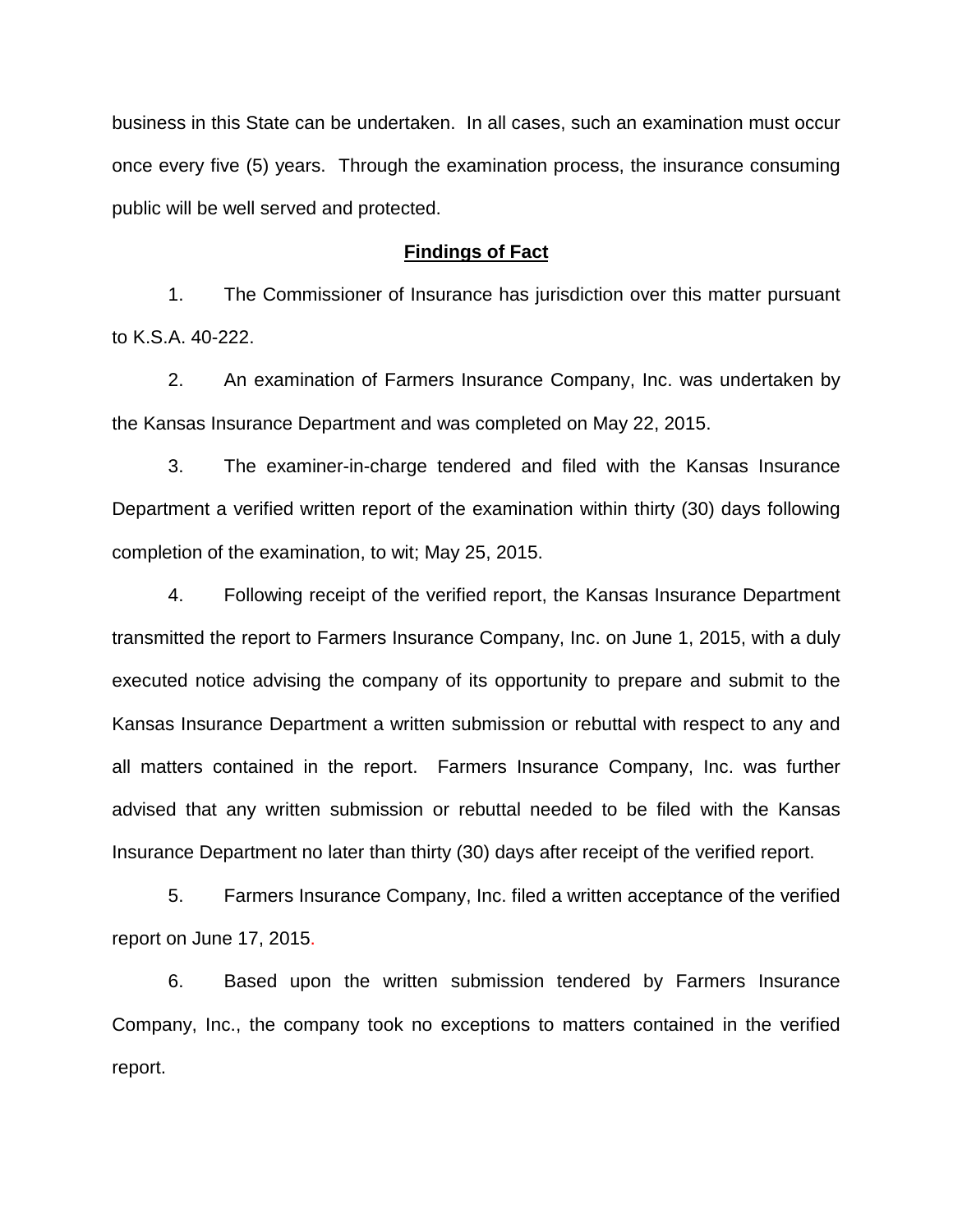7. Within thirty (30) days of the end of the time period allowed for written submission or rebuttal, the Commissioner of Insurance fully reviewed the report, together with all written submissions and rebuttals provided by Farmers Insurance Company, Inc. The Commissioner of Insurance further reviewed all relevant workpapers.

8. No other written submissions or rebuttals were submitted by Farmers Insurance Company, Inc.

# **Conclusion of Law**

9. K.S.A. 40-222(k)(2) provides:

"Within 30 days of the end of the period allowed for the receipt of written submissions or rebuttals, the commissioner shall fully consider and review the report, together with any written submissions or rebuttals and any relevant portions of the examiners workpapers and enter an order:

- (A) Adopting the examination report as filed or with modification or corrections. If the examination report reveals that the company is operating in violation of any law, regulation or prior order of the commissioner, the commissioner may order the company to take any action the commissioner considers necessary and appropriate to cure such violations; or
- (B) rejecting the examination report with directions to the examiners to reopen the examination for purposes of obtaining additional data, documentation or information, and refiling pursuant to subsection (k); or
- (C)call and conduct a fact-finding hearing in accordance with K.S.A. 40- 281 and amendments thereto for purposes of obtaining additional documentation, data, information and testimony."
- 10. Based upon the Findings of Fact enumerated in paragraphs #1 through #8

above, the financial condition examination report as of December 31, 2013 of Farmers

Insurance Company, Inc. should be adopted.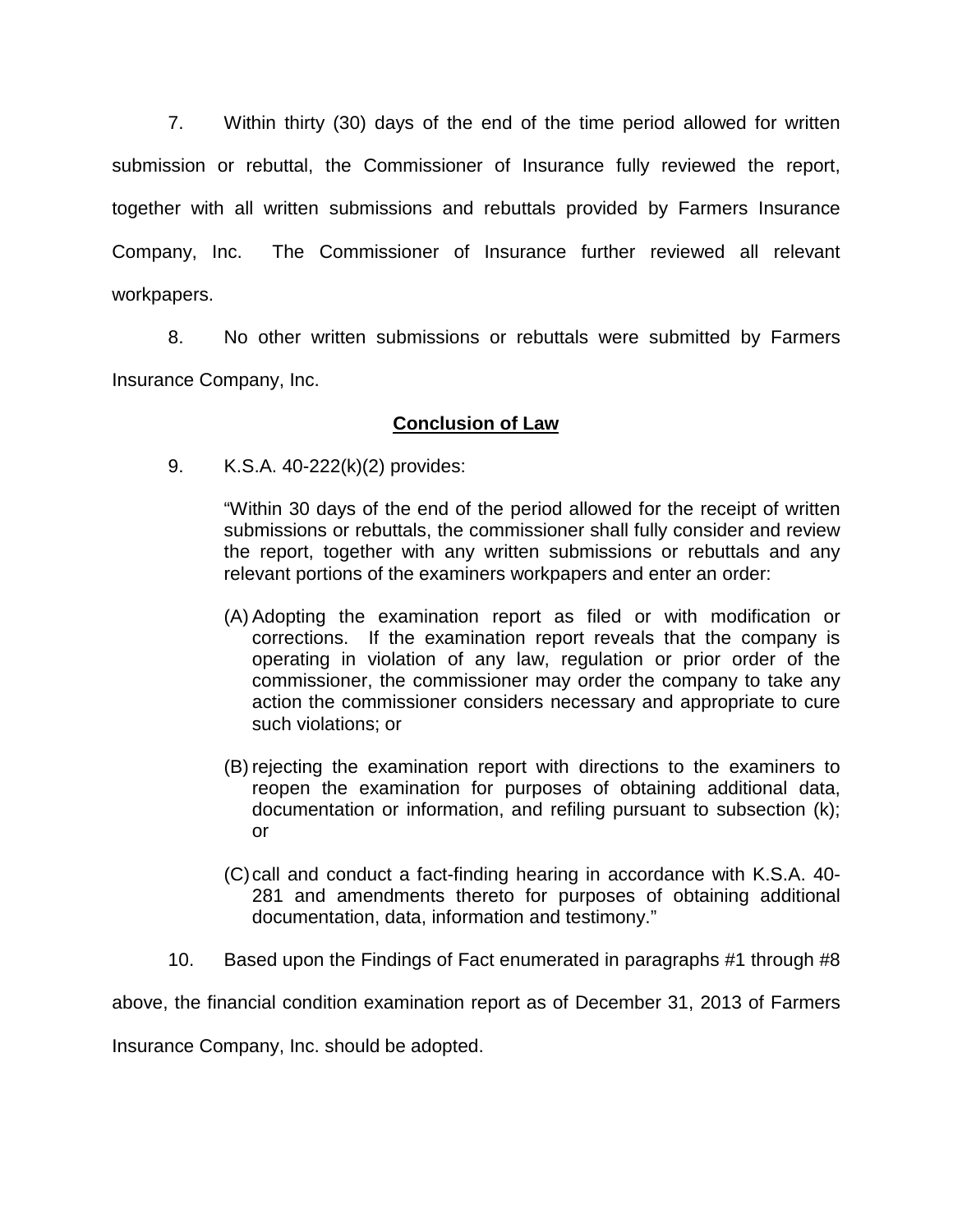# **IT IS THEREFORE, BY THE COMMISSIONER OF INSURANCE, ORDERED THAT:**

1. The financial condition examination report as of December 31, 2013 of Farmers Insurance Company, Inc. hereby is adopted.

2. The Commissioner of Insurance retains jurisdiction over this matter to issue any and all further Orders deemed appropriate or to take such further action necessary to dispose of this matter.

**IT IS SO ORDERED THIS \_\_22nd\_\_ DAY OF\_\_\_\_July\_\_\_\_\_, 2015 IN THE CITY OF TOPEKA, COUNTY OF SHAWNEE, STATE OF KANSAS.**



| _/s/ Ken Selzer__                |
|----------------------------------|
| Ken Selzer                       |
| <b>Commissioner of Insurance</b> |
| By:                              |
|                                  |
| /s/ Diane Minear __              |
|                                  |

Diane Minear

General Counsel

By:

\_/s/ Jeffrey Robinson\_\_\_\_\_\_\_\_\_\_\_\_\_\_\_\_\_\_

Jeffrey Robinson, President

Farmers Insurance Company, Inc.